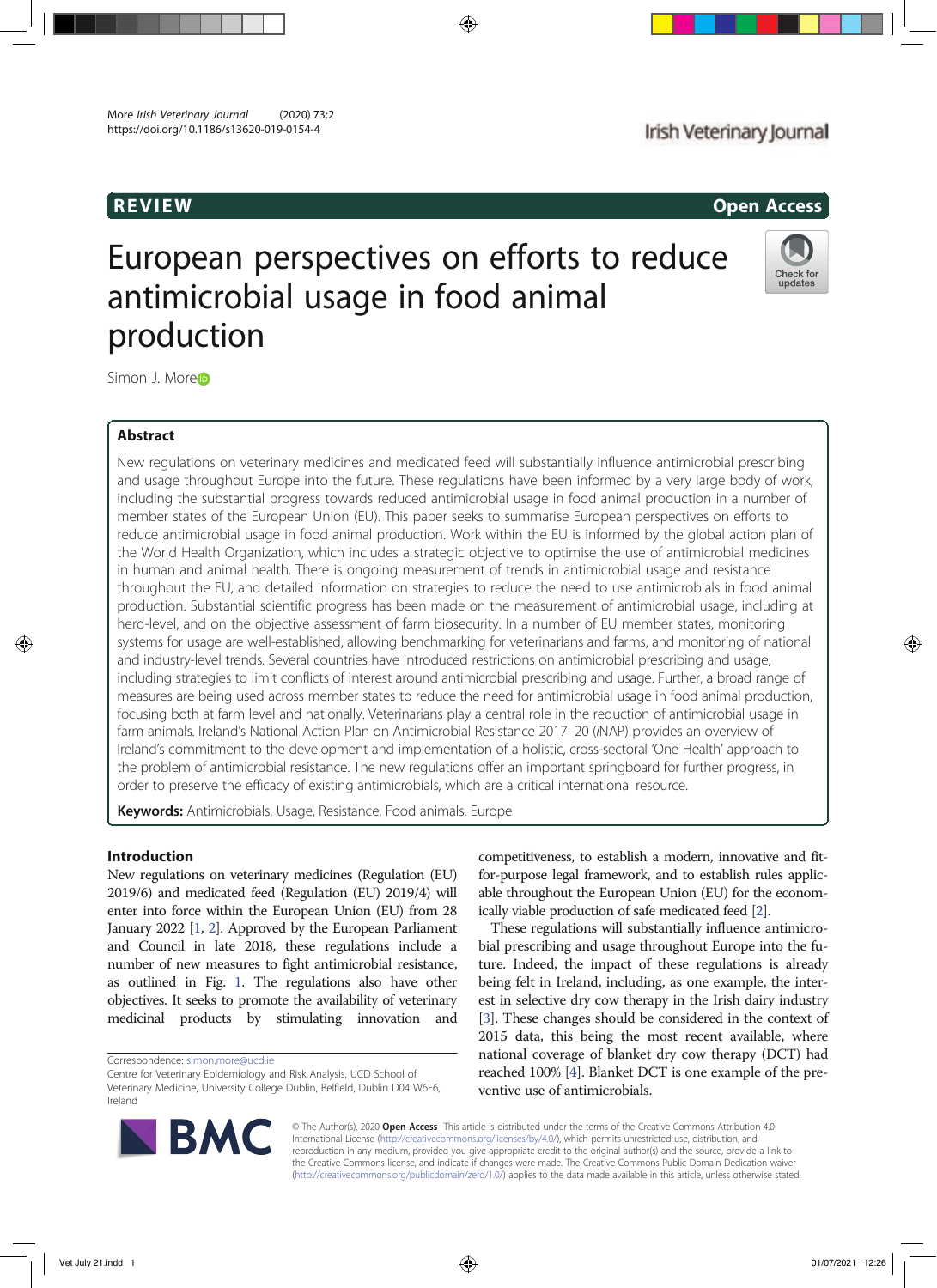

- Restrictions on metaphylactic use of antimicrobials
- A reinforced ban on the use of antimicrobials to promote growth and increase yield
- The possibility to reserve certain antimicrobials for humans only
- The obligation for Member States to collect data on the sale and use of antimicrobials
- For imported animals and products from outside the EU, a ban on antimicrobials for growth promotion and restrictions on antimicrobials reserved for human use.

Fig. 1 New measures to fight antimicrobial resistance, as outlined in Regulation (EU) 2019/6 (veterinary medicines) and (EU) 2019/4 (medicated feed) [1, 2]. These regulations will enter into force within the European Union from 28 January 2022

These new regulations have been informed by a very large body of work that has been conducted over many years, internationally, by EU agencies, as part of scientific research, and building on relevant earlier policy initiatives by the European Commission. Further, there has been substantial progress towards reduced antimicrobial usage in food animal production in a number of EU member states. This paper seeks to summarise European perspectives on efforts to reduce antimicrobial usage in food animal production.

### International perspectives

Antimicrobials are a critical global resource, and antimicrobial resistance is recognised as one of the most serious current global public health threats [5]. A global action plan on antimicrobial resistance is in place, coordinated by the World Health Organization (WHO) [6], which includes a strategic objective to optimise the use of antimicrobial medicines in humans and animal health. The World Organisation for Animal Health (OIE) has developed the OIE strategy on antimicrobial resistance and the prudent use of antimicrobials [7] in support of this global action plan, and intergovernmental standards on antimicrobial resistance and on the monitoring of the quantities of antimicrobial agents used.

WHO have classified antimicrobials according to their importance for human medicine, as either important, highly important, and critically important antimicrobials. The critically important antimicrobials (CIAs) include those antimicrobials that meet each of the following two criteria: the sole therapy (or one of limited available therapies) to treat serious bacterial infections in people, and a therapy used to treat infection caused by bacteria where there is a potential path for acquisition of resistance, either now or in the future [8]. The CIAs have been further subdivided into high priority and highest priority CIAs based on three prioritisation factors: the number of people treated with infections for which limited antimicrobials are available, the frequency of use in human medicine and among high risk groups, and usage to treat human infections in circumstances where extensive evidence exists about the potential for transmission of resistance bacteria or genes from non-human sources [8]. The highest priority CIAs (HP CIAs) include the quinolones (including fluoroquinolone), 3rd and higher generation cephalosporins, macrolides and ketolides, glycopeptides (such as vancomycin) and polymyxins (for example, colistin) [8].

There has been increasing recognition that widespread antimicrobial usage in food animal production might contribute to the development of resistance to antimicrobials commonly used in human medicine [9, 10], in large part due to the use of common antimicrobials in foodproducing animals and humans [11]. The use of HP CIAs in food animal production is viewed with particular concern [10]. For many zoonotic bacteria, the connection between antimicrobial usage and resistance in food animals has clear public health implications. For Salmonella spp. and Campylobacter spp., the link between antimicrobial resistance in humans and animals is well established, noting that identical mechanisms are used by bacteria from human and animal sources to acquire antimicrobial resistance [12]. For other zoonotic bacteria, including Escherichia coli, enterococci and Staphylococcus aureus, the human and animal ecosystems are interlinked [12-14]. Collectively, there is now a large body of knowledge of the multiple routes of potential cross-species transmission of antimicrobial resistant genes and bacteria, through food, directly through cross-species contact and indirectly through the environment [11, 12]. It is these One Health concerns that have underpinned policy change, particularly within the EU. For non-zoonotic bacteria, however, there is less clarity about the public health implications of antimicrobial usage and resistance in food animals.

Currently, there are limited quantitative data about the relative impact of antimicrobial usage in livestock for human health. Until recently, quantitative data were also lacking on the benefits for human health of reduced antimicrobial usage in farm animals [15]. This issue was recently addressed in a systematic literature review where Tang et al. [11] found a clear association between antimicrobial usage and resistance in food-producing animals (interventions to restrict usage in food-producing animals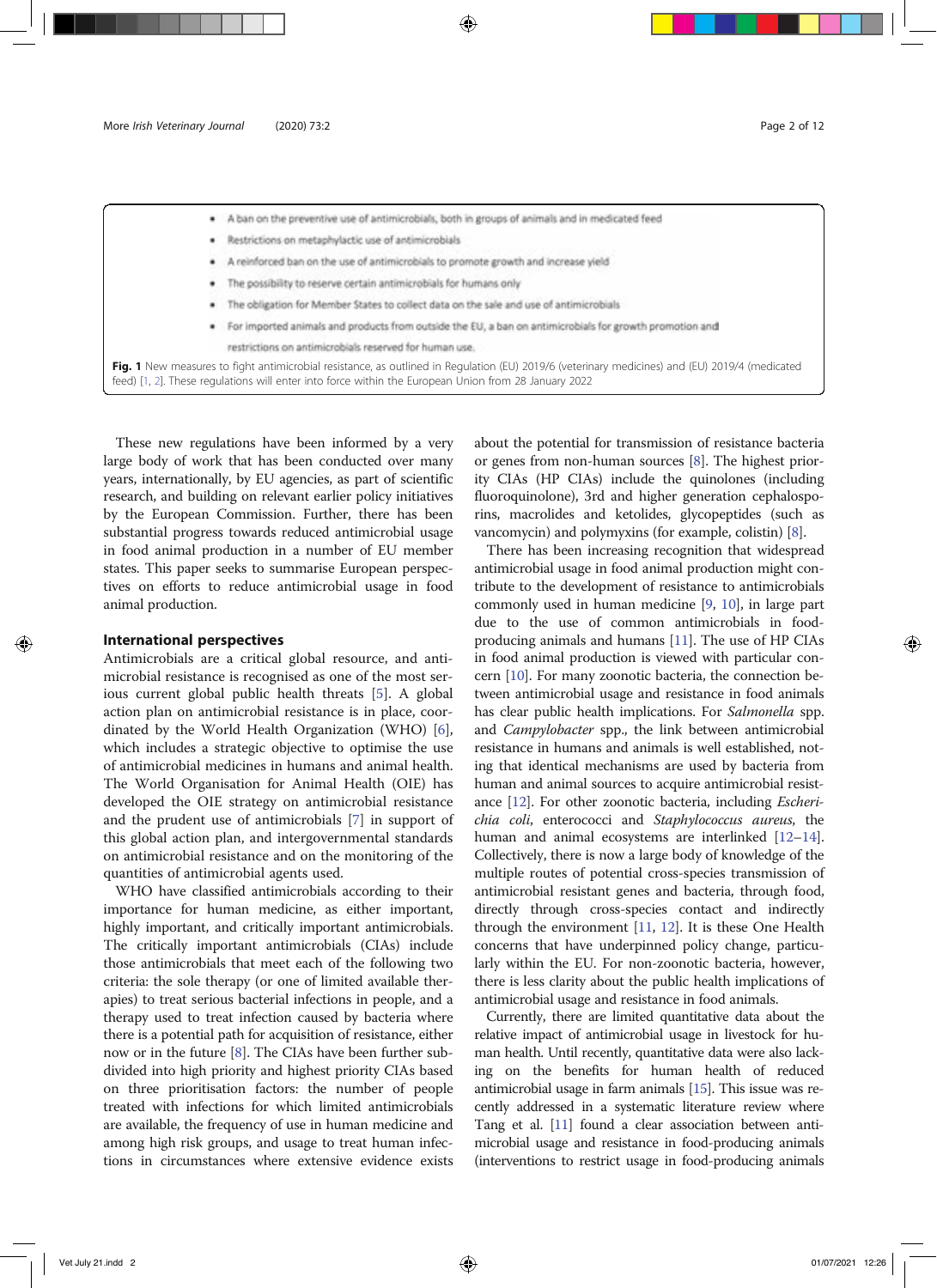was associated with a reduction in the presence of resistant bacteria in these animals). The results also indicate that resistant bacteria can be exchanged between food animals and farm workers, however, evidence is currently weaker and more indirect of transmission to other people.

### The work of the EU agencies

Three EU agencies have focused on antimicrobials and farm animal production, including quantifying antimicrobial usage, reducing antimicrobial usage, and quantifying antimicrobial resistance, including the European Centre for Disease Prevention and Control (ECDC), the European Food Safety Authority (EFSA), and the European Medicines Agency (EMA).

### Quantifying antimicrobial usage

The European Surveillance of Veterinary Antimicrobial Consumption (ESVAC) project was launched within EMA in 2009 following a request from EU member states for harmonised collection and reporting of antimicrobial usage in animals [16]. ESVAC subsequently developed a harmonised approach to data collection and reporting, leading to the publication of detailed usage trends in European countries for 2005–09 [17] and 2010–17 [16]. Usage is based on sales data, and reported as mg/PCU (mg of active ingredient normalised by the population correction unit). PCU is an estimate in kg of the biomass at risk (a proxy for the size of the foodproducing animal population, including horses) [18].

In their most recent (2017) report [16], data were available for 31 European countries (all EU member states, Iceland, Norway and Switzerland). Large differences were observed between countries, in terms of mg/PCU, both in sales and in prescribing patterns of various antimicrobial classes. Pharmaceutical forms for group treatments (premixes, oral powders and oral solutions) accounted for 89.4% of all antimicrobial sales, although this varied substantially between countries. Trends on antimicrobial sales during 2010–17, expressed as mg/PCU, are available for 25 of these countries. During this period, there was an overall decline in antimicrobial sales of 32.5%, with some of the largest falls observed in countries where usage had initially been highest. Sales of HP CIAs was low, with a decreasing trend during 2011–17. Specifically, sales of 3rd and 4th generation cephalosporins decreased by 20.9%, polymyxins by 66.4% and fluoroquinolones by 10.3%.

Country-level differences need to be interpreted with care when using mg/PCU as the technical unit. Using this unit, national estimates of antimicrobial usage will be influenced by usage in each production system (ie in pigs, in poultry etc), but also by the relative size, in terms of biomass, of each of these systems. Further detail is presented in Fig. 2, using data from a recently released Belgian report [19].

### Reducing the need for antimicrobials

A detailed review, known as 'the RONAFA opinion', was published by EMA and EFSA in 2017, to address the need to reduce the need to use antimicrobial agents in animal husbandry within the EU [20]. In part, this work was motivated by the results of the ESVAC project, which highlighted considerable variation in the use of antimicrobials between countries, and also the introduction in some countries of initiatives to successfully reduce antimicrobial consumption. The main conclusions of the RONAFA opinion are presented in Fig. 3.

The opinion recommended that these measures are addressed within an integrated strategy and assessed in terms of effectiveness by monitoring both antimicrobial usage and resistance. Further, it was emphasised that government, industry, health professionals, scientists and consumers all have a role to play [21].

### Quantifying trends in antimicrobial resistance

The EU summary report on antimicrobial resistance in zoonotic and indicator bacteria from humans, animals and food has been produced on an annual basis since 2004, initially by EFSA then jointly by EFSA and ECDC. This work has sought to review data, interpret the findings and assess trends. The work has been strengthened by Commission Implementing Decision 2013/652/EU [22], which outlines a harmonized programme of monitoring for antimicrobial resistance of samples collected from poultry (laying hens, broilers, fattening turkeys), fattening pigs and cattle less than 1 year of age based on susceptibility testing of Escherichia coli from caecal samples taken at slaughter, susceptibility testing of Salmonella spp. isolates derived from carcase swab samples and testing for the presence of extended-spectrum β-lactamase (ESBL-), AmpC βlactamase-, or carbapenemase-producing E. coli in caecal contents from animals at slaughter and samples of fresh meat at retail [18, 22]. This sampling regime is informed by the emergence in recent decades of a number of plasmidmediated β-lactamases in Enterobacteriaceae, including E. coli. β-lactamases are bacterial enzymes that confer resistance to a variety of β-lactam antimicrobials, including penicillins and cephalosporins [23]. AmpC-producing βlactamases are intrinsic cephalosporinases of many gramnegative bacteria. Plasmids responsible for ESBL production frequently carry genes coding for other antimicrobial classes; consequently ESBL-producing bacteria are often co-resistant to other antimicrobials including fluoroquinolones, aminoglycosides and trimethoprimsulphamethoxazole [23]. Carbapenamases are βlactamases of particular clinical importance, noting that carbapenems are often reserved for the treatment of infections that are caused by otherwise antimicrobialresistant organisms [24].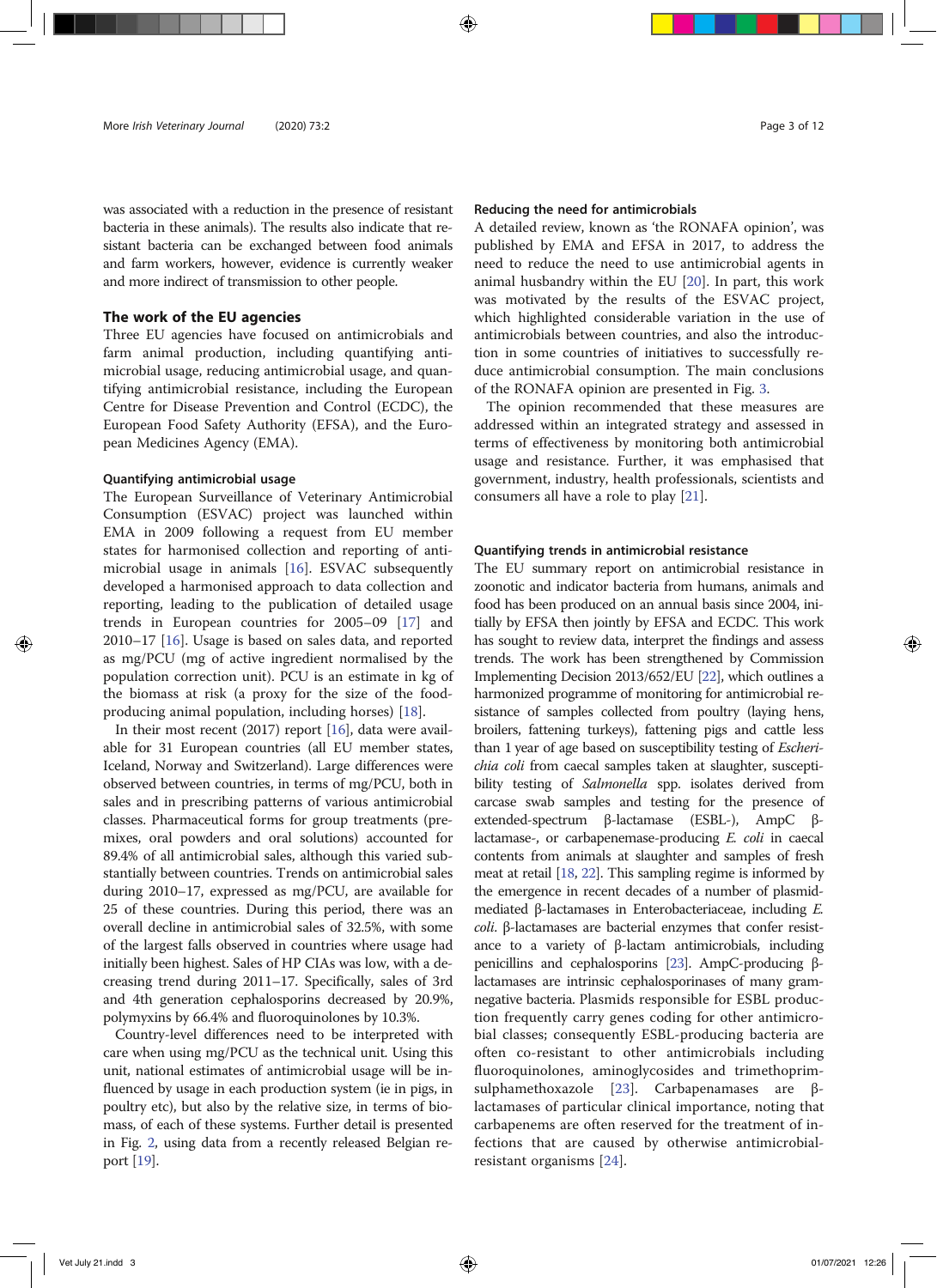### The Belgian data

Since February 2017, Belgian veterinarians have been required to register antimicrobial usage on all farms under their care that raise pigs, broilers, laying hens and veal calves, based on prescriptions, administrations and deliveries. This is undertaken using Sanitel-Med, a secure online data collection system. National species-level usage data are now available, including the following for 2018:

- . 103.1 mg/PCU (110.6 x10<sup>6</sup> mg divided by 1,073.1 x 10<sup>6</sup> kg biomass) in the pig sector,
- . 49.4 mg/PCU (23.2 x10<sup>6</sup> mg divided by 469.6 x 10<sup>6</sup> kg biomass) in the poultry sector and
- . 337.7 mg/PCU (20.0 x10<sup>6</sup> mg divided by 59.4 x 10<sup>6</sup> kg biomass) in the veal calf sector (19).

### Three firtitious countries

Consider three fictitious countries where food producing population includes only three production sectors: pigs, poultry and veal calves. These countries are similar in two ways:

- . the total biomass is the same, and
- antimicrobial usage in each of the systems in each of these countries is exactly as measured in Belgium in  $2018$

Note, however, that the relative size of each production system (pigs, poultry, veal calves) in terms of biomass varies greatly across these three countries.

Estimating and comparing national antimicrobial usage, using mg/PCU as the technical unit National antimicrobial usage in these three countries is calculated as follows:

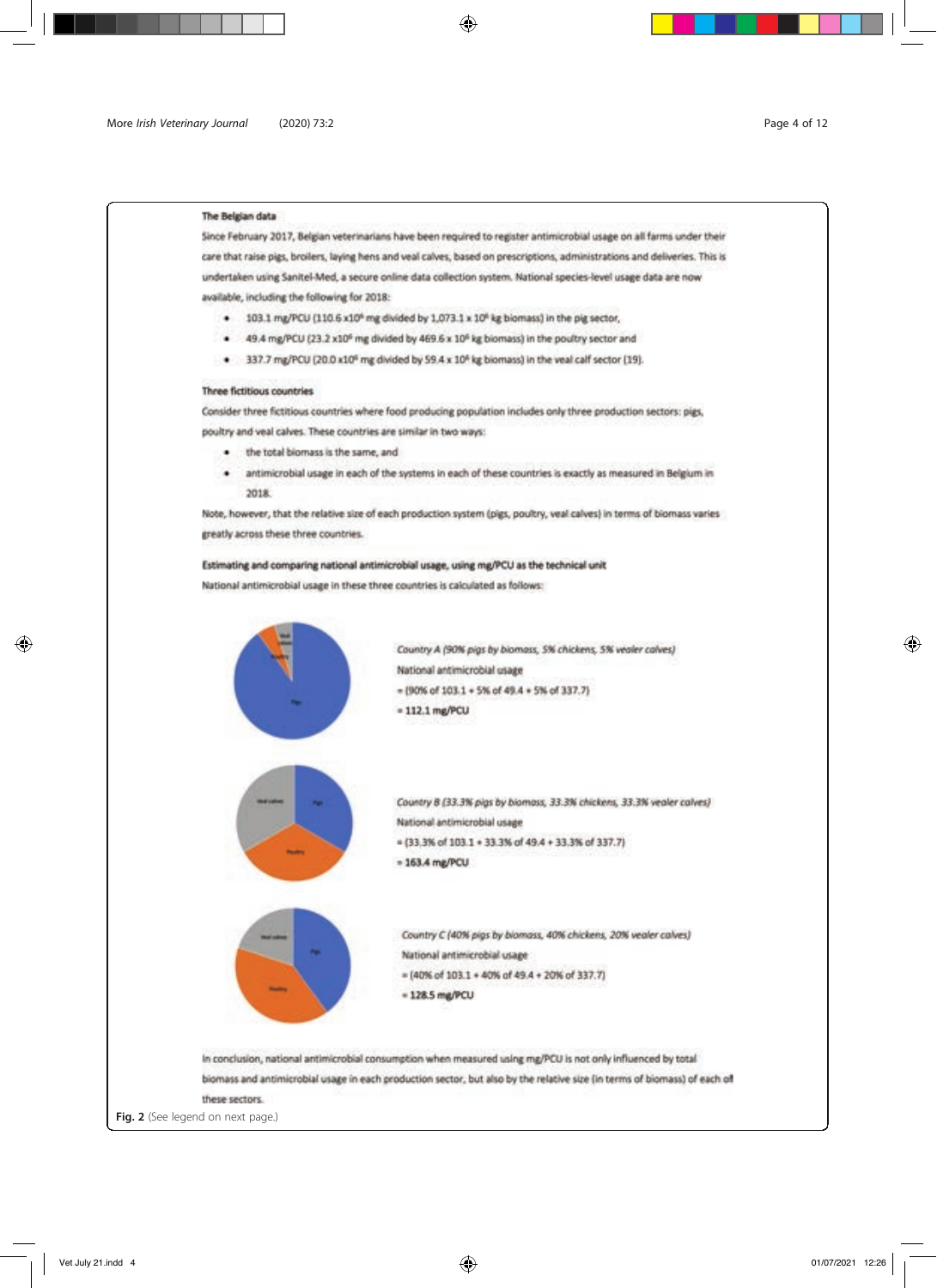### (See figure on previous page.)

Fig. 2 An illustration highlighting the need to interpret country-level differences with care when mg/PCU (population corrected unit) is used as the technical unit. PCU is an estimate in kg of the biomass at risk (a proxy for the size of the food-producing animal population). In the illustration, national antimicrobial usage (in mg/PCU) in three hypothetical countries was very different even though the total biomass and antimicrobial usage within each of three production systems was exactly the same.

The most recent report, based on data collected from 28 EU member states during 2017, highlighted decreasing effectiveness of antimicrobials to treat zoonotic infections, such as campylobacteriosis and salmonellosis [25]. Multidrug resistance (resistance to three or more antimicrobials) is high in Salmonella found in humans and animals, particularly in Salmonella Typhimurium. Overall, 39.7% of S. Typhimurium isolates from people were multidrug resistant, with this percentage varying considerably across member states. In addition, 47.4% of Salmonella isolates from pig carcasses were multidrug resistant, most frequently to ampicillin, sulfamethoxazole and tetracycline. High to extremely high proportions of Campylobacter isolates from humans were resistant to ciprofloxacin (a fluoroquinolone) and tetracyclines; indeed, resistance in *Campylobacter* to fluoroquinolones was so high in some countries that these antimicrobials are no longer effective for the treatment of severe campylobacteriosis cases in humans. To illustrate, 57.7 and 45.4% of Campylobacter jejuni isolates (responsible for > 114,000 reported human cases in 2017) were resistant to ciprofloxacin and tetracyclines, respectively, and in five member states at least 80% of C. jejuni isolates were resistant to ciprofloxacin [26].

### Supporting scientific work Measuring antimicrobial usage

In recent years, there have been a number of scientific studies of antimicrobial usage in food animal production in Europe. At times, however, different usage indicators have been used (for example, mg/PCU, animal level exposure to antimicrobials [ALEA], defined daily dose for animals [DDDvet], daily dose per 1000 animals [DAPD], treatment incidence based on DDDvet  $[TI_{DDDvet}]$  etc) which precludes comparison between studies. Collineau et al. [27] recently addressed this issue, providing guidance for the selection of appropriate indicators to quantify antimicrobial usage in food animal production. It is important to note that the selection of appropriate usage indicators depends on their purpose, including whether it is to monitor antimicrobial usage over time (for examples, see the work presented in [28, 29]), to compare usage between different species or countries [30], to allow benchmarking between clinics or farms [29], or to study the association between antimicrobial usage and antimicrobial resistance [28].

Some explanation is needed for the terms DDDvet and 'defined course dose for animals' (DCDvet), which are increasingly used as technical units of antimicrobial usage. These units are calculated for a particular animal species and based on the assumed average dose administered per kg per day, noting that a standardised list of DDDvet suitable for use across all EU member states is now available [31]. The following example illustrates the interpretation of DDDvet and DCDvet results, drawing on results reported previously about intramammary antimicrobial usage in the Irish dairy industry [4]. During 2015, the DDDvet for in-lactation usage and the DCDvet for dry cow usage were estimated to be 1398 per 1000 animals per year and 1022 per 1000 animals per year, respectively. Therefore, each cow was treated on average with 1.4 (that is, 1398/1000) in-lactation tubes during the 2015 lactation. Assuming usage as recommended (generally one tube per infected quarter every 12 h on three occasions), this is equivalent to treatment of 466 infected quarters (that is, 1398/3) for every 1000 milking cows during 2015. Similarly, the national coverage of dry cow therapy was just greater than 100% (that is, 1022/1000), noting the assumption that a defined course of dry cow therapy is four tubes per cow, administered at drying off.

### The AACTING consortium

Established in 2017, the AACTING consortium has focused on the quantification of veterinary antimicrobial usage at herd level (AACTING is an abbreviation of 'network on quantification of veterinary Antimicrobial usage at herd level and Analysis, CommunicaTion and benchmarkING to improve responsible usage'). It has assembled information about existing farm-level systems for the collection of antimicrobial usage data, available at their website [32]. These include systems from a range of European countries and from Canada, and for a number of different farm animal species. In addition, the consortium has developed practical guidelines to support the design of farmlevel AMU monitoring systems, with an emphasis on data collection, data analysis, benchmarking and reporting.

### New tools to critically evaluate farm biosecurity

The University of Ghent have developed Biocheck.UGent™, which is an online, freely available, risk-based tool to allow herd- or flock-level biosecurity to be objectively measured [33]. The tool has been developed for use with poultry (layers, broilers), pigs and cattle, and allows external biosecurity (also called bioexclusion; for poultry including purchasing of 1 day old chickens, export of live animals, feed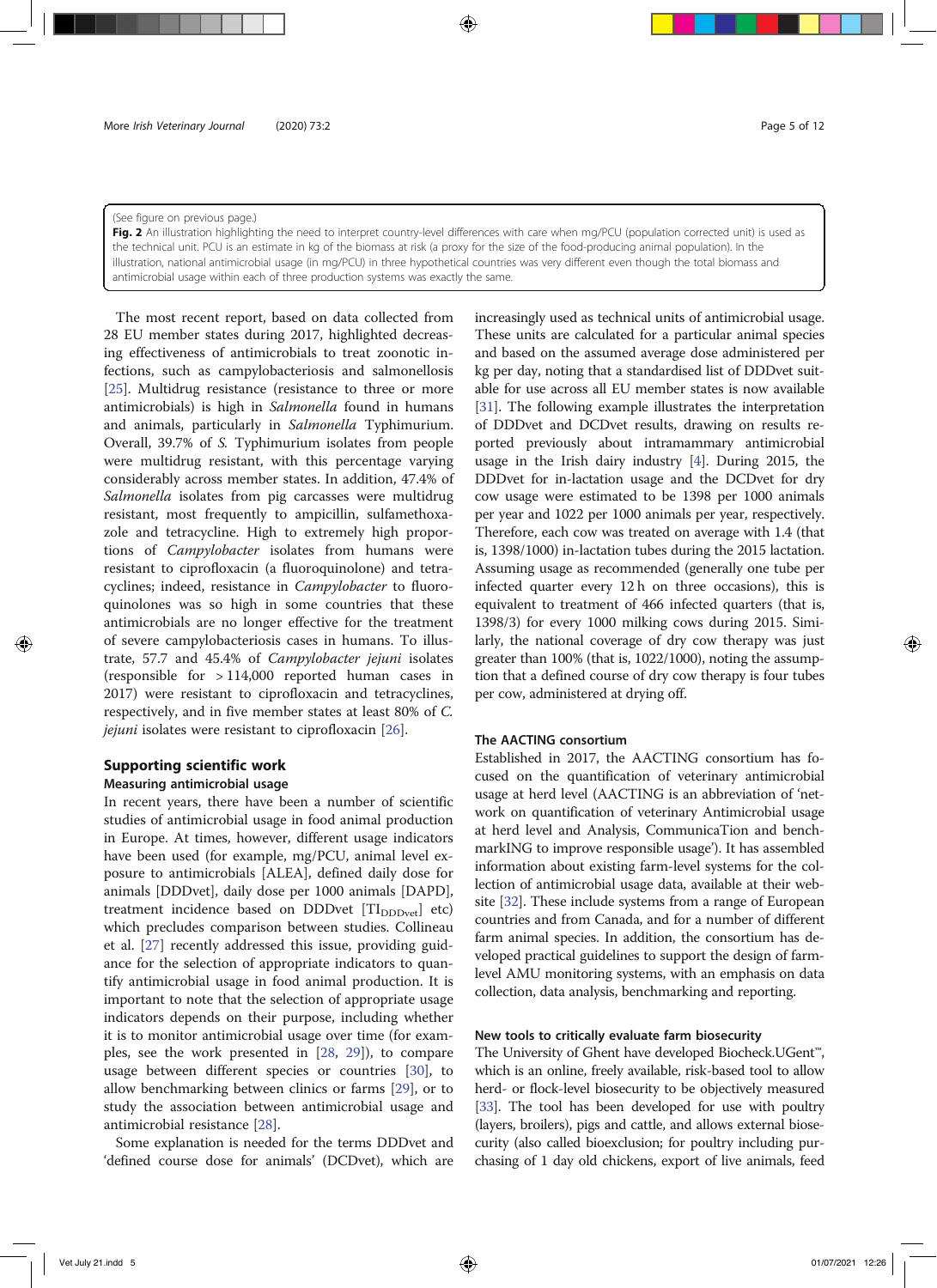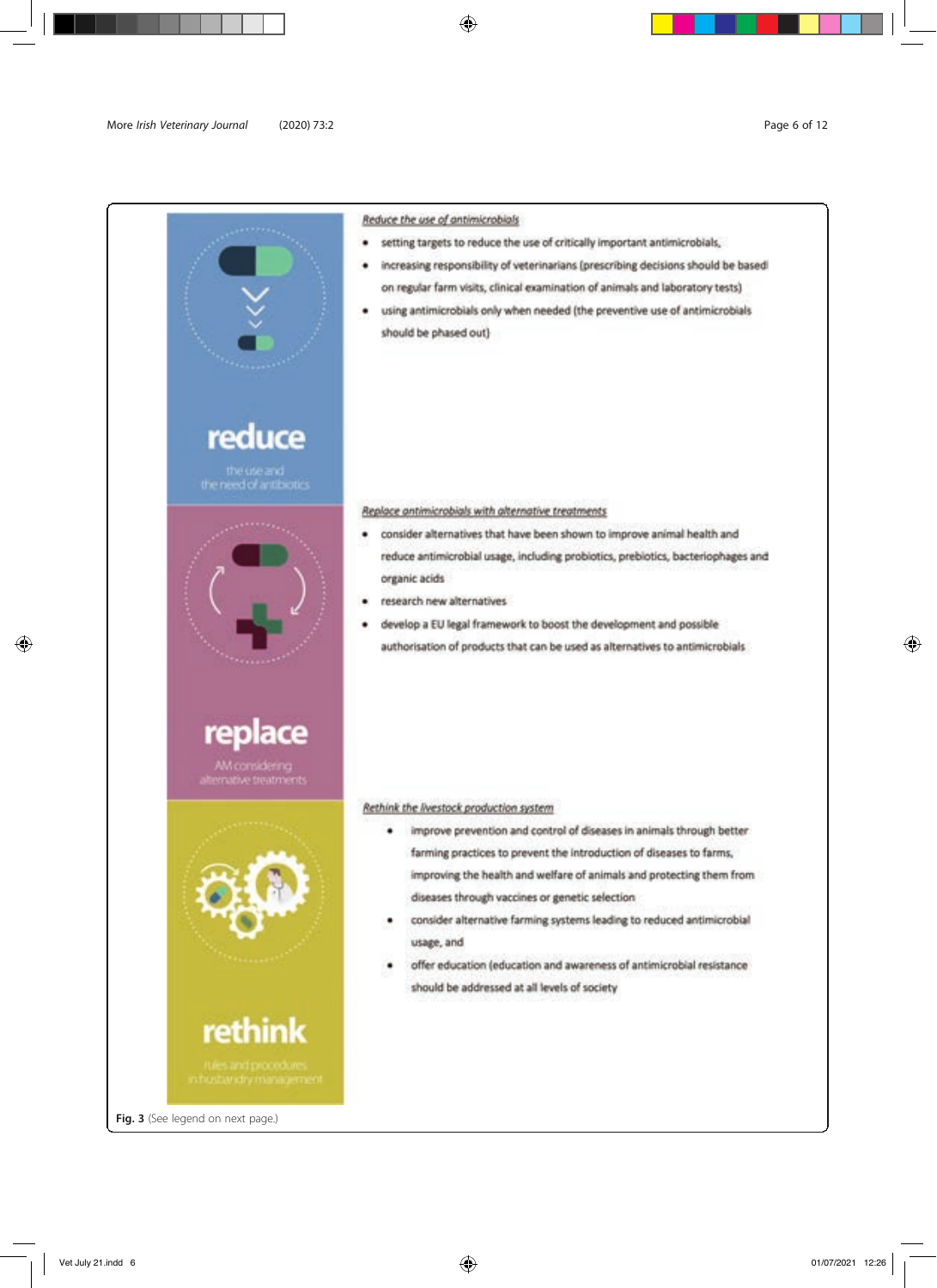(See figure on previous page.)

Fig. 3 Measures to reduce the need to use antimicrobial agents in food animal production within the European Union. There were the main conclusions from the RONAFA opinion [20], which was published by the European Medicines Agency and the European Food Safety Authority in 2017. The opinion recommends that these measures are addressed within an integrated strategy. The graphics are from EFSA's interactive infographic 'How can we reduce the use of antimicrobials in food producing animals?', (https://www.efsa.europa.eu/en/interactive-pages/ Antimicrobial-Resistance) and have been used with permission.

and water supply, removal of manure and dead animals, entrance of visitors and personnel, supply of materials, infrastructure and biological vectors, location of the farm) and internal biosecurity (biocontainment; disease management, cleaning and disinfection, materials and measures between compartments) to be objectively assessed [34]. The tool has been used extensively, both online by individuals, and as part of research projects to quantitatively assess biosecurity (for example: [35, 36]).

### Earlier policy initiatives by the European Commission

The new EU regulations on veterinary medicines and medicated feed have been preceded by a series of earlier relevant policy initiatives. In 2007, the European Commission adopted a new Animal Health Strategy, this being the first time that the Commission had set out its strategic aims and objectives for animal health. With a primary focus on 'prevention is better than cure', the strategy was structured around four main pillars (prioritisation of EU intervention; the EU Animal Health framework; prevention, surveillance and preparedness; and science, innovation and research) [37].

The most-recent EU One Health Action Plan against Antimicrobial Resistance was adopted in 2017 [38]. The action plan recognises the connection between human health, animal health and the environment, and particularly emphasises the need for the EU to be a best practice region globally. This and earlier [39] Commission documentation has highlighted the need to boost research, development and innovation in AMR, and for substantially reinforced actions including a regulatory framework for veterinary medicines and medicated feed, and strengthened surveillance systems for AMR and antimicrobial usage in animals.

### Actions by individual member states

Substantial efforts have been made by a number of EU member states to reduce the overall use of antimicrobials in food-producing animals, including the creation of national usage & reduction targets, the measurement and benchmarking of prescribing and usage by veterinary practices and individual farms respectively, and through strategies to encourage antimicrobial stewardship [11]. Actions of individual member states was recently reviewed by O'Neill and Bolton [40].

## Monitoring antimicrobial usage

Since 1996, the Danish Programme for surveillance of antimicrobial consumption and resistance in bacteria from food animals, food and humans ('the DANMAP project') has produced a detailed report, produced annually, of antimicrobial usage and resistance in humans and farm animals in Denmark [41]. Summary usage data (at all levels from individual farms through to national) are available by species and production group, and by antimicrobial class. A similar approach has been in place in the Netherlands since 2010 [42], and has now been adopted by a range of other European countries, including Belgium [43], France [44], Sweden [45] and the UK [18]. There are a number of differences between existing monitoring systems for antimicrobial usage, including whether they are government or industry run, by their level of coverage, and by their method of data collection. As one example, recording of antimicrobial usage in Denmark is electronically tied to the billing process [46].

In those countries where national usage data are available, these data are used for multiple purposes including benchmarking of farms and veterinarians and monitoring national and industry-level trends. Using the Netherlands as an example, there is ongoing benchmarking of livestock farms and veterinarians. Several different thresholds ('signalling and action, representing usage at the 50th and 75th percentile for a defined grouping, such as veal farmers) are used to differentiate between moderate, high and very high users (farmers) and prescribers (veterinarians) [47]. Action is then taken, potentially including disciplinary sanctions, to reduce very high antimicrobial usage and prescribing. Based on similar principles, the yellow card initiative has been operating in Denmark since 2010, to target farms with the highest levels of antimicrobial usage [46, 48]. Since 2016, the differentiated Yellow Card initiative has been introduced to discourage the use of certain critically important antimicrobials. This initiative relies on the use of different multiplication factors for particular antimicrobial classes (including fluoroquinolones, cephalosporins, tetracyclines) to influence overall farm-level usage statistics [49]. In a number of countries, national usage data are available over a series of years, which has allowed objective assessment of temporal trends in antimicrobial usage, both in overall terms, but also by industry and by active compound. This information is critical to the shaping of informed national policy, including an understanding of the impact of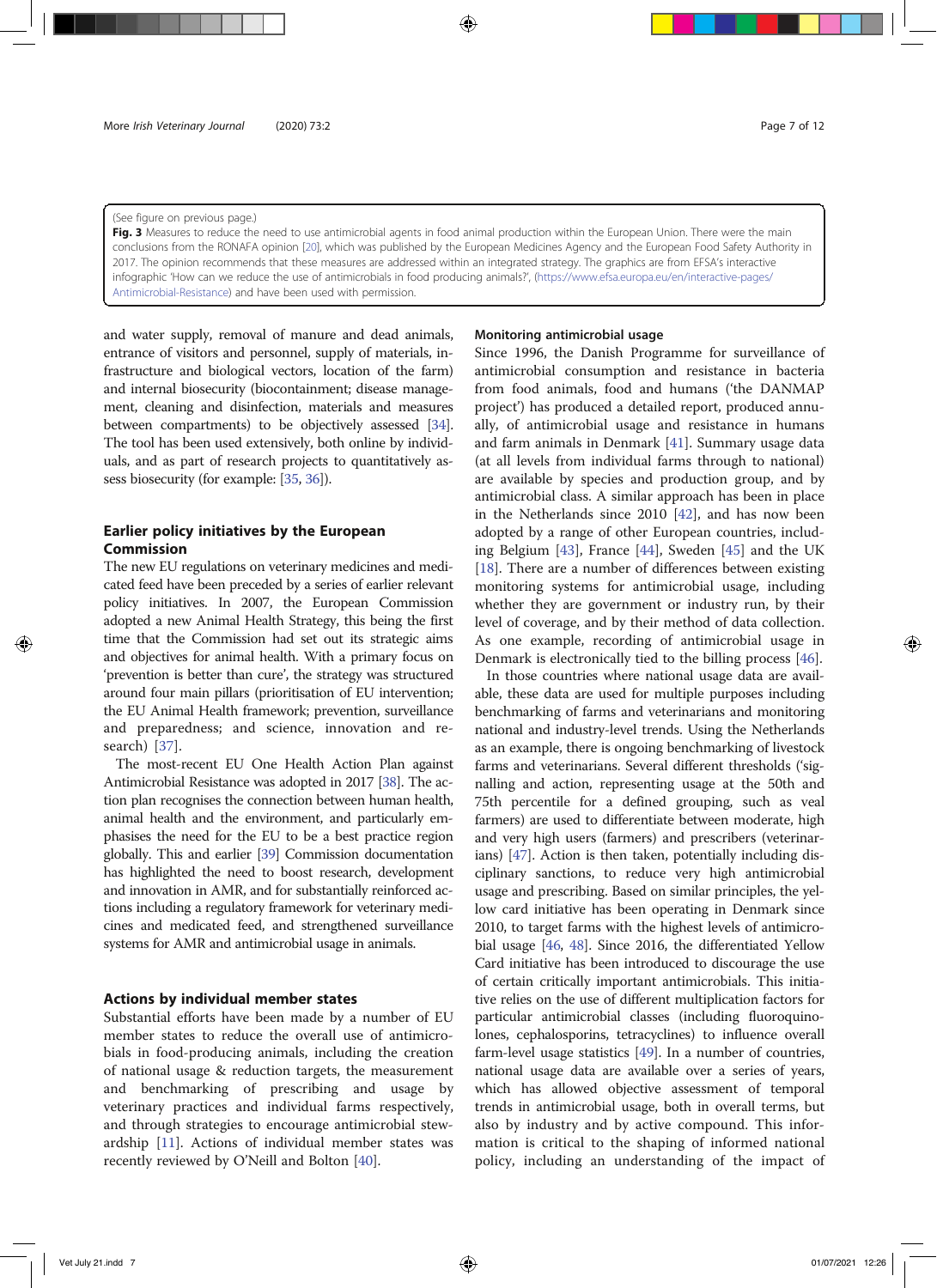different policy initiatives. Limmathurotsakul et al. have recently proposed the concept of the 'antibiotic footprint' as a communication tool for the general public, both to increase understanding of the magnitude of antimicrobial consumption by people and in the food animal industries, and also to aid reduction in antimicrobial consumption [50].

In a number of countries, national targets have contributed to a broader strategy to limit antimicrobial usage in food animal production. In Belgium, for example, national 2020 targets include a 50% reduction (compared to 2011) in antimicrobial usage, 75% reduction in CIA usage and 50% reduction in use of medicated feed [51]. Targets may not be evidence-based, but rather based on political imperatives such as the need of the Dutch government to actively respond to growing public demand [47]. Targets can be used as an effective means to motivate change in the food animal industries [20]. In Germany, the introduction of benchmarking alone, without target setting, was also found to be effective in reducing antimicrobial usage [52].

### Restrictions on antimicrobial usage

Several countries have introduced restrictions on antimicrobial prescribing and usage. Further to recommendations from the WHO in 2009 [53], the Netherlands imposed severe restrictions or bans on the specific antimicrobials for food animal use, including 3rd and 4th generation cephalosporins, fluoroquinolones and colistin. The preventive use of all antimicrobials in animals was banned by the Dutch government in 2011 [47]. In Denmark, success in reduction in antimicrobial usage has been attributed to collaboration between the agricultural industry, veterinarians, human health researchers and the government [48].

Recognising the potential for conflicts of interest around antimicrobial usage, several countries have introduced restrictions on veterinarians and farmers, including each of the following. In the Netherlands, farmers are obliged to procure veterinary services and veterinary medicines from a single veterinary practice, to reduce competition between veterinary practices and ensure that the prescribing veterinarian has a comprehensive understanding of the farm [47]. In Denmark, veterinarians have been prohibited since 1995 from profiting from the sale of antimicrobials to their farmer clients [48].

### Additional measures

Consistent with the findings of the RONAFA opinion, a broad range of measures are being used across member states to reduce the need for antimicrobial usage in food animal production.

Farm-level practices were considered in a recent study investigating alternatives to the use of antimicrobial agents in pig production [54]. Drawing on the expertise of more than 100 pig experts in 6 European countries, six strategies were prioritised, based on perceptions of effectiveness, feasibility and return on investment, including biosecurity improvements, increased vaccination, the use of zinc/metals (but noting that the use of veterinary medicinal products containing zinc oxide will no longer be permitted in the EU from June 2022, following an EMA safety and effectiveness review [55]), improvement in feed quality, use of regular diagnostic testing and a clear action plan. This is consistent with the principles of 'specific pathogen free' establishments, particularly as applied in pigs and poultry. In recent years, there has been substantial progress in animal breeding towards genetic selection of animals with reduced disease susceptibility [56]. Recent European studies have shown that antimicrobial usage can be reduced concurrent with improved management strategies, with a particular focus on biosecurity, without adversely affecting farm productivity [57, 58] and profitability [59]. Similarly, the withdrawal of HP CIAs did not adversely affect production, health or welfare parameters on UK dairy farms [60]. In many countries, there is an emphasis on communication of best practice to farmers, to improve animal health and thereby reduce the need for antimicrobials. In Ireland, as one example, Animal Health Ireland (AHI; a public:private partnership providing benefits to livestock producers and processors) has developed a wide range of resources for farmers, advisors and veterinarians, including a suite of material to assist with the care of young calves (colostrum management, the use of calf milk replacers, management of scouring calves etc) [61].

At a broader scale, there has been a long history in Europe, and elsewhere, of infectious disease control and prevention in food animal production. These efforts initially focused on regulatory diseases (that is, those of primary concern to government), such as bovine tuberculosis. Increasingly, however, there is increase focus on non-regulatory diseases, such as, for cattle, the control and eradication of bovine viral diarrhoea (BVD), salmonellosis and infectious bovine rhinotracheitis (IBR). This work is frequently coordinated by non-government bodies, such as AHI, Royal GD (also GD Animal Health) in the Netherlands and La Fédération nationale des Groupements de Défense Sanitaire (GDS France), which are playing a key role in coordinating eradication efforts.

Quality assurance (QA) programmes have become increasingly common, offering the potential to positively impact on animal health and antimicrobial usage. Generally independent of government, QA programmes are a direct response to societal and consumer demands for assurance of high standards in animal welfare and food quality [62]. Retailers are playing an increasing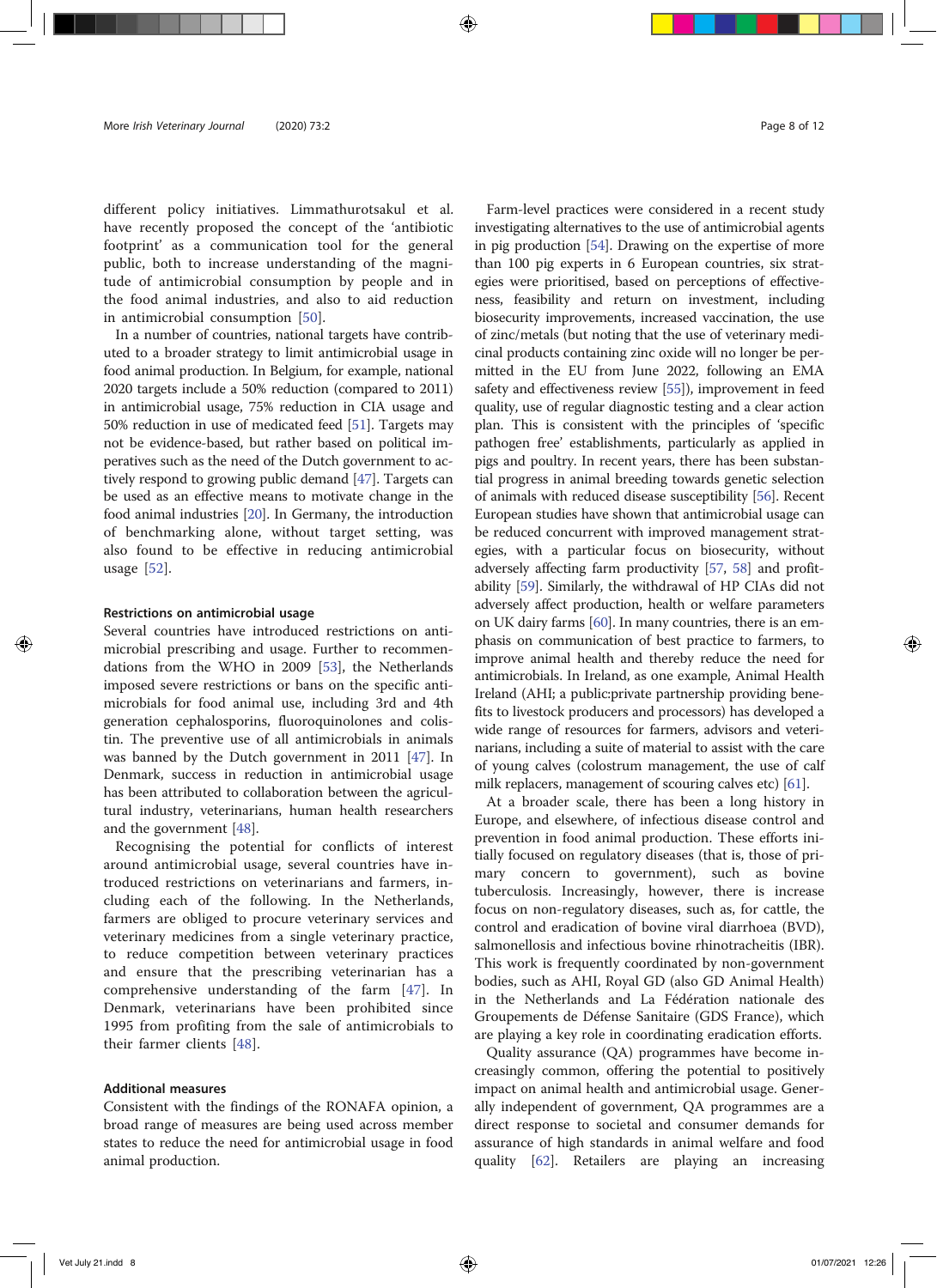prominent role in on-farm antimicrobial stewardship. In the UK, supermarkets have introduced guidelines for antimicrobial usage on supplier farms [63], and farmlevel antimicrobial usage data has recently been published [64]. In the Red Tractor Assurance programme, also in the UK, there is considerable emphasis on the responsible use of antimicrobials in the current dairy standard, including the requirement for an annual veterinary review of antimicrobial usage, the use of HP CIAs only as a last resort under veterinary direction, and recommendations for staff training [65]. Nonetheless, some concerns about QA programmes have been raised, relating to the credibility of private animal health and welfare standards within these programmes, the potential use of private standards as a discriminatory barrier to trade, the lack of consumer input in the development of private standards, and the potential (additional) compliance burden placed on farmers [66]. A proposed framework to allow critical evaluation of private animal health and welfare standards in QA programmes has recently been developed [66].

Veterinarians play a central role in the reduction of antimicrobial usage in farm animals. Studies have highlighted major country differences in usage patterns based on sales data [67–69] which in part is linked to cultural, political and societal influences [70]. The challenges facing Dutch veterinarians in their role in seeking to reduce on-farm antimicrobial usage has been considered in some detail [71, 72]. Veterinarians face multiple conflicting interests when making prescribing decisions, which includes the professional obligation to alleviate suffering, financial dependency on clients and risk avoidance [71]. These authors particularly noted the difficulties faced by younger veterinarians in seeking to act independently of the wishes and demands of farmers and others [72]. In the Netherlands, three key challenges were highlighted in seeking to reduce overall use and misuse of antimicrobials in food animals, including the application (successfully and sustainably) of preventive measures on-farm, increased use of appropriate diagnostic tests (preferably pen-side) to guide prescribing decisions, and prudent and accurate administration of antimicrobial treatments [71]. These authors argue that a comprehensive set of interventions (and associated compliance measures) is need to positively influence veterinary prescribing behaviour [71]. Benchmarking of antimicrobial prescribing and use is generally viewed positively by Dutch veterinarians [72]. Detailed treatments guidelines for veterinarians are available in several countries, including Denmark [58]. In the UK, the Responsible Use of Medicines in Agriculture Alliance (RUMA) have formulated comprehensive guidelines for the responsible use of antimicrobials in livestock production, including poultry, pigs, cattle, sheep and fish [73].

### Progress in Ireland

Ireland's National Action Plan on Antimicrobial Resistance 2017–20 (iNAP) provides an overview of Ireland's commitment to the development and implementation of a holistic, cross-sectoral 'One Health' approach to the problem of antimicrobial resistance [74]. Strategic objectives, which mirror those of the WHO's global action plan to tackle antimicrobial resistance (2015, [6]), include increased awareness and knowledge, enhanced surveillance, reduced spread of infection and disease, optimised use of antibiotics in humans and animals, and promotion of research and sustainable investment.

Relevant to food animal production, a policy on the use of HP CIAs has been developed, indicating that these products should not be used prophylactically or as first line of treatment [75]. Industry stakeholders from the veterinary, farming and pharmaceutical sector have developed a code of good practice regarding the responsible prescribing and use of antibiotics in food animals [76]. The Veterinary Council of Ireland has published guidelines for veterinary practitioners on the ethical use of antimicrobials [77]. There are a number of research projects on antimicrobial usage in food animals in Ireland, relating to pigs [78, 79] and dairy cows [4, 80]. Further, the Biocheck.UGent™ scoring tool has been used to assess biosecurity in the Irish pig and poultry industries. In the dairy industry, AHI has developed guidelines for the use of selective DCT as part of CellCheck, Ireland's national mastitis control programme [3]. Based on recent evidence (McAloon et al. in preparation), there has been a substantial shift from blanket to selective DCT in the national herd. Finally the Interdepartmental Antimicrobial Resistance Consultative Committee oversaw the publication of Ireland's first joint One Health Report on Antimicrobial Use and Antimicrobial Resistance, which emphasises the critical contribution of cross-sectoral co-operation to effectively tackle antimicrobial resistance [81].

### Conclusions

In conclusion, this paper highlights some of the work that has been conducted throughout Europe in support of reduced antimicrobial usage in food animal production. In some EU member states, a broad series of changes have been implemented and progress has been substantial. The new regulations offer an important springboard for further progress, in order to preserve the efficacy of existing antimicrobials, which are a critical international resource.

### Acknowledgements

The author gratefully acknowledges the feedback received from Rob Doyle, Caroline Garvan, Julie Bolton (Department of Agriculture, Food and the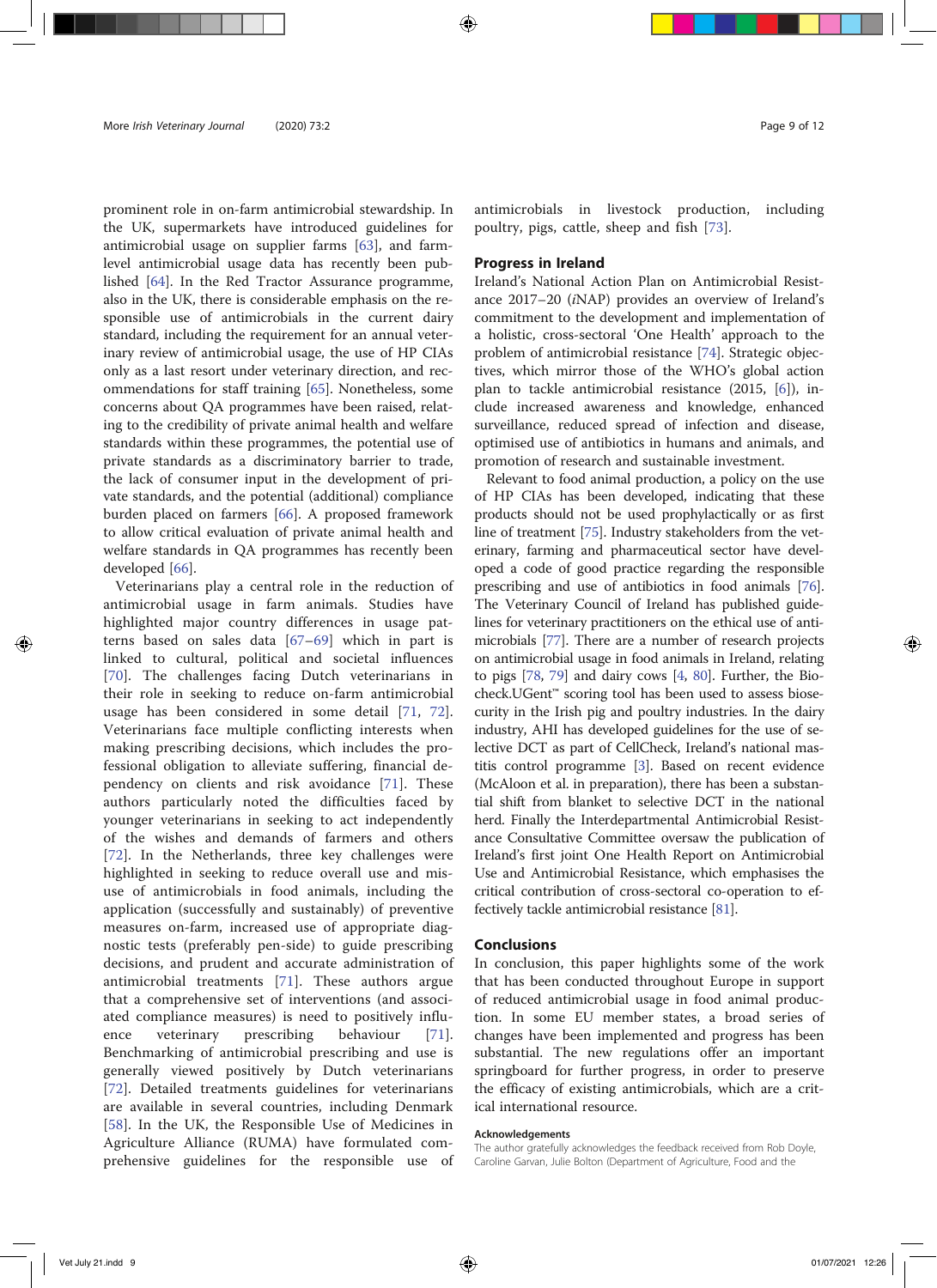Marine), Nola Leonard (UCD School of Veterinary Medicine), Áine Collins (UCD Centre for Veterinary Epidemiology and Risk Analysis) and from the reviewers during the development of this paper. The author also acknowledges valuable discussions with EFSA and EMA colleagues in the RONAFA working group, of which he was a member. This paper has been adapted from an invited presentation at the 70th Annual Meeting of the European Federation of Animal Science (EAAP) in Ghent on 28 August 2019.

### Authors' contributions

The paper was conceived and written by the author. The author read and approved the final manuscript.

### Funding

The author is employed by University College Dublin and is Director of the UCD Centre for Veterinary Epidemiology and Risk Analysis, which is fully funded by the Department of Agriculture, Food and the Marine.

### Availability of data and materials

Not applicable.

Ethics approval and consent to participate Not applicable.

### Consent for publication

Not applicable.

### Competing interests

The author declares that he has no competing interests.

Received: 2 September 2019 Accepted: 10 December 2019 Published online: 27 January 2020

### References

- 1. Legislation on Veterinary Medicinal Products (VMP) and Medicated Feed. EUBusiness.com, 2018. Available at: https://www.eubusiness.com/topics/ health/vmp. Accessed 23 Dec 2019.
- 2. New EU rules on veterinary medicinal products and medicated feed. European Commission, 2018. Available at: https://ec.europa.eu/food/sites/ food/files/animals/docs/ah\_vet-med\_feed\_factsheet-2018\_en.pdf. Accessed 23 Dec 2019.
- 3. CellCheck Dry Cow Strategy. Animal Health Ireland. Available at: http:// animalhealthireland.ie/?page\_id=14313. Accessed 23 Dec 2019.
- 4. More SJ, Clegg TA, McCoy F. The use of national-level data to describe trends in intramammary antimicrobial usage on Irish dairy farms from 2003 to 2015. J Dairy Sci. 2017;100:6400–13.
- 5. Prestinaci F, Pezzotti P, Pantosti A. Antimicrobial resistance: a global multifaceted phenomenon. Pathog Glob Health. 2015;109:309–18.
- 6. Antimicrobial resistance. World Health Organization. Available at: https:// www.who.int/antimicrobial-resistance/en/. Accessed 23 Dec 2019.
- 7. The OIE Strategy on Antimicrobial Resistance and Prudent Use of Antimicrobials: OIE, World Organisation for Animal Health; 2016. Available at: https://www.oie.int. Accessed 23 Dec 2019.
- 8. Critically important antimicrobials for human health, 6th revision: World Health Organization; 2019. Available at: https://www.who.int/foodsafety/ publications/antimicrobials-sixth/en/. Accessed 23 Dec 2019.
- 9. Landers TF, Cohen B, Wittum TE, Larson EL. A review of antibiotic use in food animals: Perspective, policy, and potential. Public Health Rep. 2012;127:4–22.
- 10. Aidara-Kane A, Angulo FJ, Conly JM, Minato Y, Silbergeld EK, McEwen SA, et al. World Health Organization (WHO) guidelines on use of medically important antimicrobials in food-producing animals. Antimicrob Resist Infect Control. 2018;7:1–8.
- 11. Tang KL, Caffrey NP, Nóbrega DB, Cork SC, Ronksley PE, Barkema HW, et al. Restricting the use of antibiotics in food-producing animals and its associations with antibiotic resistance in food-producing animals and human beings: a systematic review and meta-analysis. Lancet Planet Health. 2017;1:e316–27.
- 12. Holmes AH, Moore LSP, Sundsfjord A, Steinbakk M, Regmi S, Karkey A, et al. Understanding the mechanisms and drivers of antimicrobial resistance. Lancet. 2016;387:176–87.
- 13. Kluytmans JAJW, Overdevest ITMA. Willemsen I, Kluytmans-van den Bergh MFQ, van der Zwaluw K, Heck M, et al. Extended-spectrum β-Lactamase– producing Escherichia coli From retail chicken meat and humans: Comparison of strains, plasmids, resistance genes, and virulence factors. Clin Infect Dis. 2012;56:478–87.
- 14. Casey JA, Curriero FC, Cosgrove SE, Nachman KE, Schwartz BS. High-density livestock operations, crop field application of manure, and risk of community-associated methicillin-resistant Staphylococcus aureus infection in Pennsylvania. JAMA Intern Med. 2013;173:1980–90.
- 15. Woolhouse MEJ, Ward M, van Bunnik B, Farrar J. Antimicrobial resistance in humans, livestock and the wider environment. Philos Trans R Soc Lond B Biol Sci. 2015;370:20140083.
- 16. Sales of veterinary antimicrobial agents in 30 European countries in 2017. Trends from 2010 to 2017. Ninth ESVAC report. European Medicines Agency, 201. Available at: https://www.ema.europa.eu/en/documents/ report/sales-veterinary-antimicrobial-agents-31-european-countries-2017\_en. pdf. Accessed 23 Dec 2019.
- 17. Trends in the sales of veterinary antimicrobial agents in nine European countries. Reporting period: 2005–2009: European Medicines Agency; 2011. Available at: https://www.ema.europa.eu/en/documents/report/trends-salesveterinary-antimicrobial-agents-nine-european-countries\_en.pdf. Accessed 23 Dec 2019.
- 18. UK Veterinary Antibiotic Resistance and Sales Surveillance Report. UK-VARSS 2017. Veterinary Medicines Directorate. Available at: https://assets.publishing. service.gov.uk/government/uploads/system/uploads/attachment\_data/file/75 0811/ 1473963-v1-UK-VARSS\_2017\_Report\_FINAL.pdf. Accessed 23 Dec 2019.
- 19. BelVet-SAC. Belgian Veterinary Surveillance of Antibacterial Consumption. National consumption report, 2018. Publication: 19 June 2019. Available at: https://www.fagg-afmps.be/nl/DIERGENEESKUNDIG\_ gebruik/geneesmiddelen/geneesmiddelen/goed\_gebruik/Antibiotica\_0. Accessed 23 Dec 2019.
- 20. EMA Committee for Medicinal Products for Veterinary Use (CVMP) and EFSA Panel on Biological Hazards (BIOHAZ), Murphy D, Ricci A, Auce Z, Beechinor JG, Bergendahl H, et al. EMA and EFSA Joint Scientific Opinion, RONAFA. EFSA J. 2017;15:1.
- 21. How can we reduce the use of antimicrobials in food-producing animals. European Medicines Agency & European Food Safety Authority. Available at: https://www.efsa.europa.eu/en/interactive\_pages/Antimicrobial\_Resistance. Accessed 23 Dec 2019.
- 22. Commission Implementing Decision of 12 November 2013 on the monitoring and reporting of antimicrobial resistance in zoonotic and commensal bacteria. Official J Eur Union. 2013;L303:26–39.
- 23. EFSA Panel on Biological Hazards (BIOHAZ). Scientific Opinion on the public health risks of bacterial strains producing extended-spectrum β-lactamases and/ or AmpC β-lactamases in food and food-producing animals. EFSA J. 2011;9:2322.
- 24. Doi Y, Paterson DL. Carbapenemase-producing Enterobacteriaceae. Semin Respir Crit Care Med. 2015;36:74–84.
- 25. European Food Safety Authority, European Centre for Disease Prevention and Control. The European Union summary report on antimicrobial resistance in zoonotic and indicator bacteria from humans, animals and food in 2017. EFSA J. 2019;17:367.
- 26. Antimicrobial resistance shows no signs of slowing down: European Food Safety Authority; 2019. Available at: http://www.efsa.europa.eu/en/press/ news/190226. Accessed 23 Dec 2019.
- 27. Collineau L, Belloc C, Stärk KDC, Hémonic A, Postma M, Dewulf J, et al. Guidance on the selection of appropriate indicators for quantification of antimicrobial usage in humans and animals. Zoonoses Public Hlth. 2017;64:165–84.
- 28. Callens B, Cargnel M, Sarrazin S, Dewulf J, Hoet B, Vermeersch K, et al. Associations between a decreased veterinary antimicrobial use and resistance in commensal Escherichia coli from Belgian livestock species (2011–2015). Prev Vet Med. 2018;157:50–8.
- 29. Hyde RM, Remnant JG, Bradley AJ, Breen JE, Hudson CD, Davies PL, et al. Quantitative analysis of antimicrobial use on British dairy farms. Vet Rec. 2017;181:683.
- 30. Sarrazin S, Joosten P, Van Gompel L, Luiken REC, Mevius DJ, Wagenaar JA, et al. Quantitative and qualitative analysis of antimicrobial usage patterns in 180 selected farrow-to-finish pig farms from nine European countries based on single batch and purchase data. J Antimicrob Chemother. 2019;74:807–16.
- 31. Defined daily doses for animals (DDDvet) and defined course doses for animals (DCDvet): European Surveillance of Veterinary Antimicrobial Consumption (WSVAC). European Medicines Agency; 2016. Available at: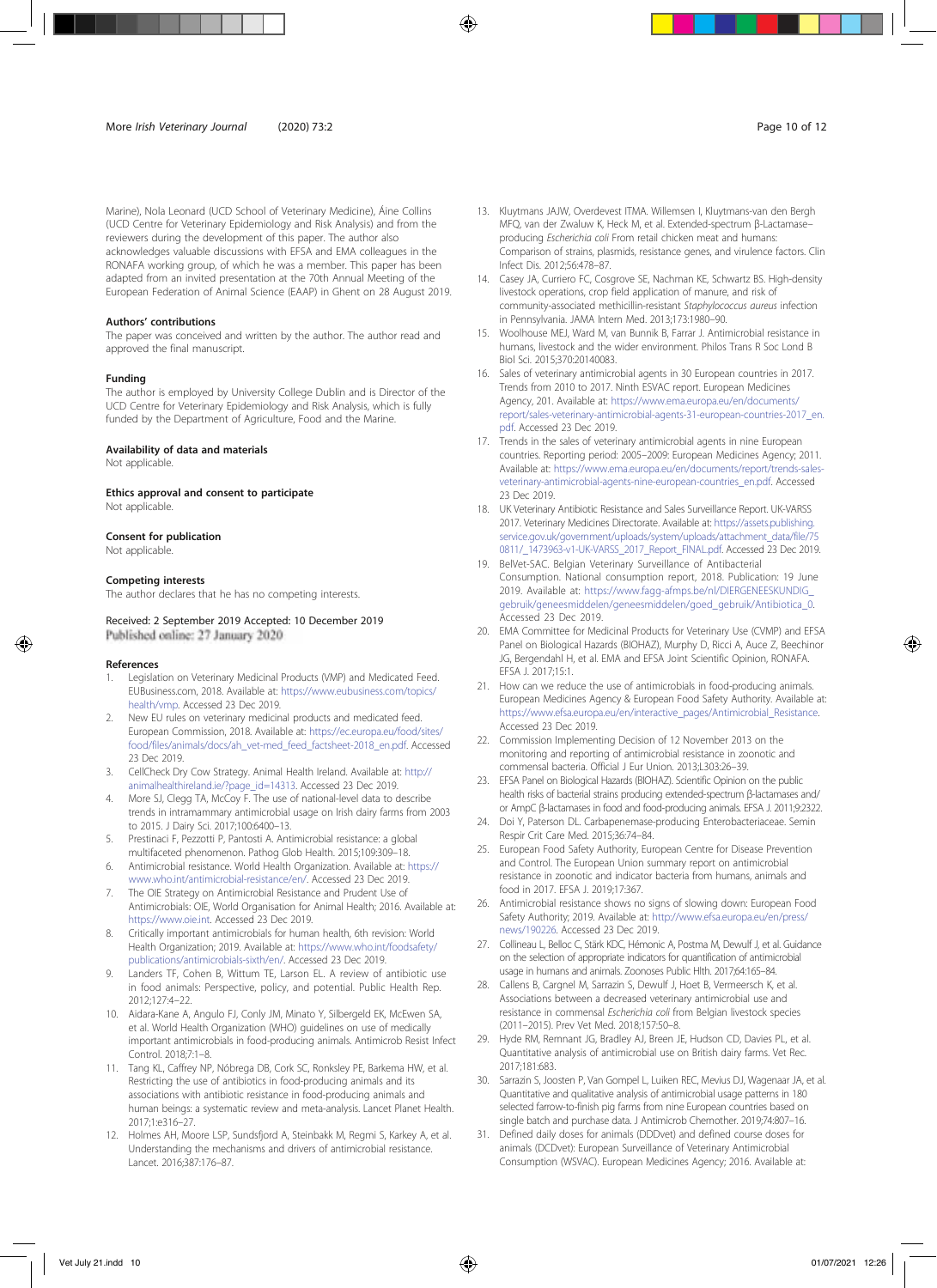https://www.ema.europa.eu/en/documents/other/defined-daily-dosesanimals-dddvet-defined-course-doses-animals-dcdvet-europeansurveillance\_en.pdf. Accessed 23 Dec 2019.

- 32. AACTING. Herd level antimicrobial consumption in animals. Available at: https://aacting.org. Accessed 23 Dec 2019.
- 33. BIOCHECK.UGent. Available at: https://www.biocheck.ugent.be
- 34. Gelaude P, Schlepers M, Verlinden M, Laanen M, Dewulf J. Biocheck.UGent: a quantitative tool to measure biosecurity at broiler farms and the relationship with technical performances and antimicrobial use. Poult Sci. 2014;93:2740–51.
- 35. Backhans A, Sjölund M, Lindberg ALE, Emanuelson U. Antimicrobial use in Swedish farrow-to-finish pig herds is related to farmer characteristics. Porcine Health Manag. 2016;2:1–7.
- 36. Van Limbergen T, Dewulf J, Klinkenberg M, Ducatelle R, Gelaude P, Méndez J, et al. Scoring biosecurity in European conventional broiler production. Poult Sci. 2017;97:74–83.
- 37. A new Animal Health Strategy for the European Union (2007–2013) where "Prevention is better than cure": European Communities; 2007. Available at: https://ec.europa.eu/food/sites/food/files/animals/docs/ah\_policy\_strategy\_2 007-13\_en.pdf. Accessed 23 Dec 2019.
- 38. A European One Health Action Plan against Antimicrobial Resistance (AMR). Available at: https://ec.europa.eu/health/amr/sites/amr/files/amr\_action\_ plan\_2017\_en.pdf. Accessed 23 Dec 2019.
- 39. Communication from the Commission to the European Parliament and the Council. Action plan against the risking threats from Antimicrobial Resistance. Brussels: European Commission; 2011. Available at: https://ec. europa.eu/health/amr/sites/amr/files/communication\_amr\_2011\_748\_en.pdf
- 40. O'Neill L, Bolton J. To carry out a study in relation to methods that have been deployed in other Member States to reduce the use of antimicrobials, specifically antibiotics, on farms and share it with industry: iNAP, Animal Health Implementation Committee, Department of Agriculture, Food and the Marine; 2019. Available at: https://www.agriculture.gov.ie/amr/.
- 41. DANMAP. Available at: https://www.danmap.org. Accessed 23 Dec 2019.
- 42. Usage of Antibiotics in Agricultural Livestock in the Netherlands in 2017. Trends and benchmarking of livestock farms and veterinarians. 2018. Available at: https://www.autoriteitdiergeneesmiddelen.nl/en. Accessed 23 Dec 2019.
- 43. BelVet-SAC. Belgium Veterinary Surveillance of Antimicrobial Consumption. National consumption report, 2018. Available at: https://belvetsac.ugent.be/ BelvetSAC\_report\_2018.pdf
- 44. Suivi des ventes de médicaments vétérinaires contenant des antibiotiques en France en 2017. Rapport annuel November 2018. Édition scientifique. Anses. Available at: https://www.anses.fr/fr/system/files/ANMV-Ra-Antibiotiques2017.pdf. Accessed 23 Dec 2019.
- 45. Swedres | Svarm, editor. Consumption of antibiotics and occurrence of antibiotic resistance in Sweden: Folkhälsomyndigheten (Public Health Agency of Sweden) & SVA (National Veterinary Institute); 2018. Available at: https://www.sva.se/globalassets/redesign2011/pdf/om\_sva/publikationer/ swedres\_svarm2018.pdf. Accessed 23 Dec 2019.
- 46. Jensen VF, de Knegt LV, Andersen VD, Wingstrand A. Temporal relationship between decrease in antimicrobial prescription for Danish pigs and the "Yellow Card" legal intervention directed at reduction of antimicrobial use. Prev Vet Med. 2014;117:554–64.
- Speksnijder DC, Mevius DJ, Bruschke CJM, Wagenaar JA. Reduction of veterinary antimicrobial use in the Netherlands. The Dutch success model. Zoonoses Public Hlth. 2015;62:79–87.
- 48. Aarestrup FM. Sustainable farming: Get pigs off antibiotics. Nature. 2012; 486:465–6.
- 49. DANMAP 2017 Use of antimicrobial agents and occurrence of antimicrobial resistance in bacteria from food animals, food and humans in Denmark. Available from: https://www.danmap.org/downloads/reports.
- 50. Limmathurotsakul D, Sandoe JAT, Barrett DC, Corley M, Hsu LY, Mendelson M, et al. "Antibiotic footprint" as a communication tool to aid reduction of antibiotic consumption. J Antimicrob Chemother. 2019;74:2122–7.
- 51. AMCRA Vision 2020. AMCRA, Centre de connaissances concernant l'utilisation des antibiotiques et l'antibiorésistance chez les animaux. Available at: https://www.amcra.be/fr/home/. Accessed 20 Jan 2020.
- 52. Bode C, Köper LM, Wallmann J, Heberer T. Actions taken in Germany to tackle antibiotic resistance and their possible influence on antimicrobial usage. 2019. Proceedings of the 2nd International AACTING Conference. Available at: https://aacting.org/swfiles/files/C.%20Bode\_88.pdf
- 53. Collignon PC, Powers JH, Chiller TM, Aidara-Kane A, Aarestrup FM. World Health Organization ranking of antimicrobials according to their importance in human medicine: A critical step for developing risk management strategies for the use of antimicrobials in food production animals. Clin
- Infect Dis. 2009;49:132–41. 54. Postma M, Stärk KDC, Sjölund M, Backhans A, Beilage EG, Lösken S, et al. Alternatives to the use of antimicrobial agents in pig production: A multicountry expert-ranking of perceived effectiveness, feasibility and return on investment. Prev Vet Med. 2015;118:457–66.
- 55. Questions and answers on veterinary medicinal products containing zinc oxide to be administered orally to food-producing species. Outcome of a referral procedure under Article 35 of Directive 2001/82/EC (EMEA/V/A/118): European Medicines Agency; 2017. Available at: https://www.ema.europa.eu/en/ documents/referral/zinc-oxide-article-35-referral-questions-answers-veterinarymedicinal-products-containing-zinc-oxide\_en.pdf. Accessed 23 Dec 2019.
- 56. Berry DP, Bermingham ML, Good M, More SJ. Genetics of animal health and disease in cattle. Ir Vet J. 2011;64:5.
- 57. Postma M, Vanderhaeghen W, Sarrazin S, Maes D, Dewulf J. Reducing Antimicrobial Usage in Pig Production without Jeopardizing Production Parameters. Zoonoses Public Hlth. 2017;64:63–74.
- 58. Aarestrup FM, Jensen VF, Emborg H-D, Jacobsen E, Wegener HC. Changes in the use of antimicrobials and the effects on productivity of swine farms in Denmark. Amer J Vet Res. 2010;71:726–33.
- Rojo-Gimeno C, Postma M, Dewulf J, Hogeveen H, Lauwers L, Wauters E. Farm-economic analysis of reducing antimicrobial use whilst adopting improved management strategies on farrow-to-finish pig farms. Prev Vet Med. 2016;129:74–87.
- 60. Turner A, Tisdall D, Barrett DC, Wood S, Dowsey A, Reyher KK. Ceasing the use of the highest priority critically important antimicrobials does not adversely affect production, health or welfare parameters in dairy cows. Vet Rec. 2018;183:67–7.
- 61. CalfCare Information Leaflets. Animal Health Ireland. Available at: http:// animalhealthireland.ie/?page\_id=387. Accessed 23 Dec 2019.
- 62. Veissier I, Butterworth A, Bock B, Roe E. European approaches to ensure good animal welfare. Appl Anim Behav Sci. 2008;113:279–97.
- 63. Using fewer antibiotics in agriculture: Marks & Spencer; 2017. Available at: https://corporate.marksandspencer.com/stories/blog/using-fewer-antibioticsin-agriculture. Accessed 23 Dec 2019.
- 64. Waitrose, Asda and M&S publish farm antibiotics data. Farmers Weekly, 2017. Available at: https://www.fwi.co.uk/livestock/beef/waitrose-asda-mspublish-farm-antibiotics-data. Accessed 23 Dec 2019.
- Responsible use of antibiotics on Red Tractor dairy farms. Red Tractor Assurance, 2018. Available at: https://assurance.redtractor.org.uk/contentfiles/ Farmers-6912.pdf?\_=636585117784901746. Accessed 23 Dec 2019.
- 66. More SJ, Hanlon A, Marchewka J, Boyle LA. Private animal health and welfare standards in quality assurance programmes: a review and proposed framework for critical evaluation. Vet Rec. 2017;180:612.
- 67. Grave K, Torren Edo J, Mackay D. Comparison of the sales of veterinary antibacterial agents between 10 European countries. J Antimicrob Chemother. 2010;65:2037–40.
- 68. Grave K, Greko C, Kvaale MK, Torren Edo J, Mackay D, Muller A, et al. Sales of veterinary antibacterial agents in nine European countries during 2005–09: trends and patterns. J Antimicrob Chemother. 2012;67:3001–8.
- Sjölund M, Postma M, Collineau L, Lösken S, Backhans A, Belloc C, et al. Quantitative and qualitative antimicrobial usage patterns in farrow-to-finish pig herds in Belgium, France, Germany and Sweden. Prev Vet Med. 2016;130:41–50.
- 70. Postma M, Speksnijder DC, Jaarsma ADC, Verheij TJM, Wagenaar JA, Dewulf J. Opinions of veterinarians on antimicrobial use in farm animals in Flanders and the Netherlands. Vet Rec. 2016;179:68.
- 71. Speksnijder DC, Jaarsma ADC, van der Gugten AC, Verheij TJM, Wagenaar JA. Determinants associated with veterinary antimicrobial prescribing in farm animals in the Netherlands: A Qualitative Study. Zoonoses Public Hlth. 2015;62:39–51.
- 72. Speksnijder DC, Jaarsma DAC, Verheij TJM, Wagenaar JA. Attitudes and perceptions of Dutch veterinarians on their role in the reduction of antimicrobial use in farm animals. Prev Vet Med. 2015;121:365–73.
- 73. The RUMA (The Responsible Use of Medicines in Agriculture) Alliance guidelines on the responsible use of antimicrobials. RUMA, 2019. Available at: https://www.ruma.org.uk/antimicrobials/guidelines/. Accessed 23 Dec 2019.
- 74. iNAP. Ireland's National Action Plan on Antimicrobial Resistance 2017–2020: An Roinn Sláinte (Department of Health) & An Roinn Talmhaíochta Bia agus